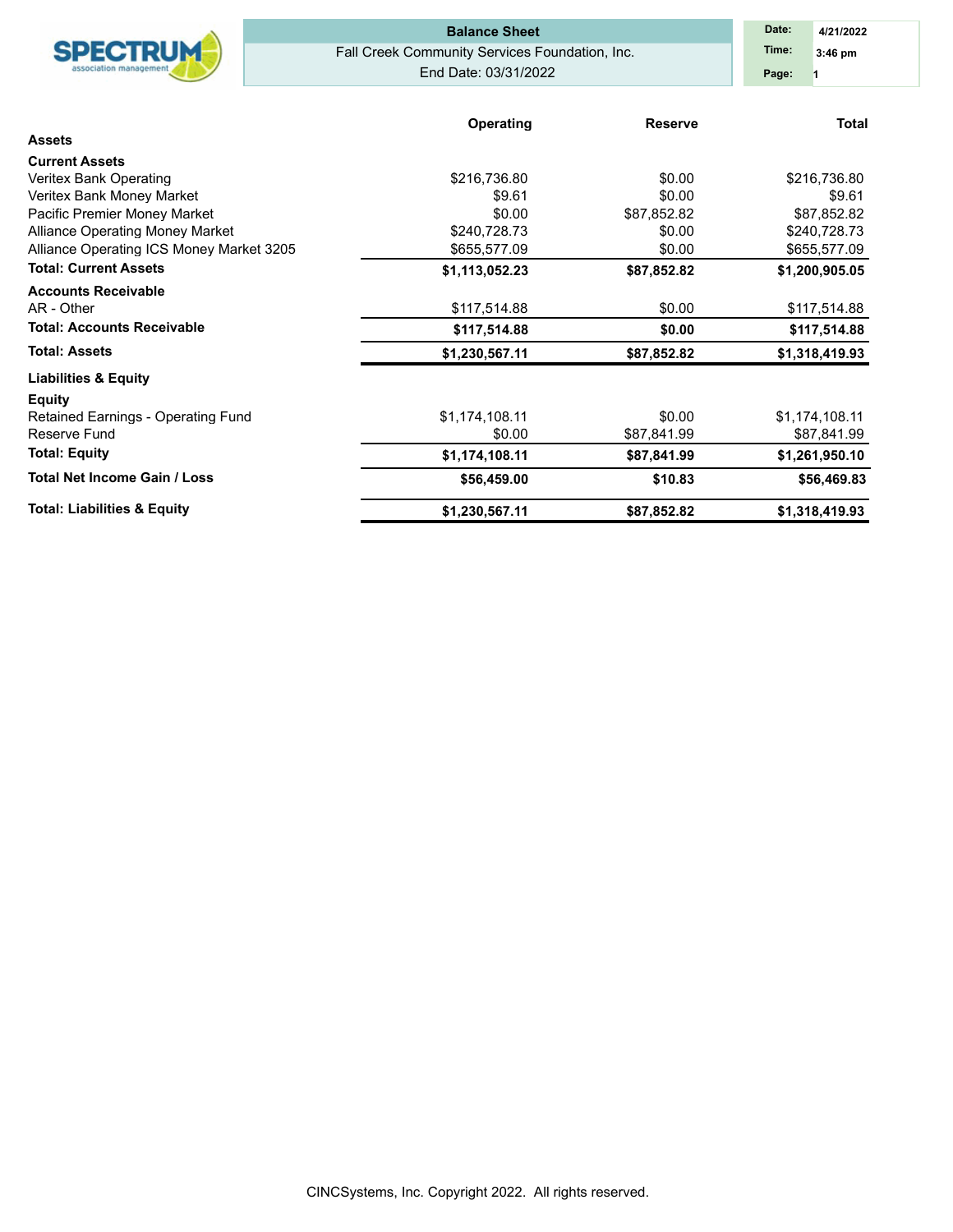| <b>SPECTRUM</b> |
|-----------------|
|-----------------|

Fall Creek Community Services Foundation, Inc. 03/31/2022 **Income Statement** 

## **1 Time: 3:46 pm 4/21/2022 Date: Page:**

|                                     |               | <b>Current Period</b>    |                 | Year-to-date  | <b>Annual</b> |                 |               |
|-------------------------------------|---------------|--------------------------|-----------------|---------------|---------------|-----------------|---------------|
| <b>Description</b>                  | <b>Actual</b> | <b>Budget</b>            | <b>Variance</b> | <b>Actual</b> | <b>Budget</b> | <b>Variance</b> | <b>Budget</b> |
| <b>OPERATING INCOME</b>             |               |                          |                 |               |               |                 |               |
| Income                              |               |                          |                 |               |               |                 |               |
| 4050-00 Interest Income - Operating | \$141.99      | \$-                      | \$141.99        | \$390.99      | \$-           | \$390.99        | $\frac{2}{3}$ |
| 4110-00 Closing Income              | 25,717.29     | $\overline{\phantom{a}}$ | 25,717.29       | 56,719.01     |               | 56,719.01       |               |
| <b>Total Income</b>                 | \$25,859.28   | \$-                      | \$25,859.28     | \$57,110.00   | \$-           | \$57,110.00     | \$-           |
| <b>Total OPERATING INCOME</b>       | \$25,859.28   | \$-                      | \$25,859.28     | \$57,110.00   | \$-           | \$57,110.00     | \$-           |
| <b>OPERATING EXPENSE</b>            |               |                          |                 |               |               |                 |               |
| <b>Insurance &amp; Taxes</b>        |               |                          |                 |               |               |                 |               |
| 5550-00 Taxes                       | 651.00        |                          | (651.00)        | 651.00        |               | (651.00)        |               |
| <b>Total Insurance &amp; Taxes</b>  | \$651.00      | \$-                      | (\$651.00)      | \$651.00      | \$-           | (\$651.00)      | \$-           |
| <b>Total OPERATING EXPENSE</b>      | \$651.00      | \$-                      | $($ \$651.00)   | \$651.00      | \$-           | ( \$651.00)     | \$-           |
| Net Income:                         | \$25,208.28   | \$0.00                   | \$25,208.28     | \$56,459.00   | \$0.00        | \$56,459.00     | \$0.00        |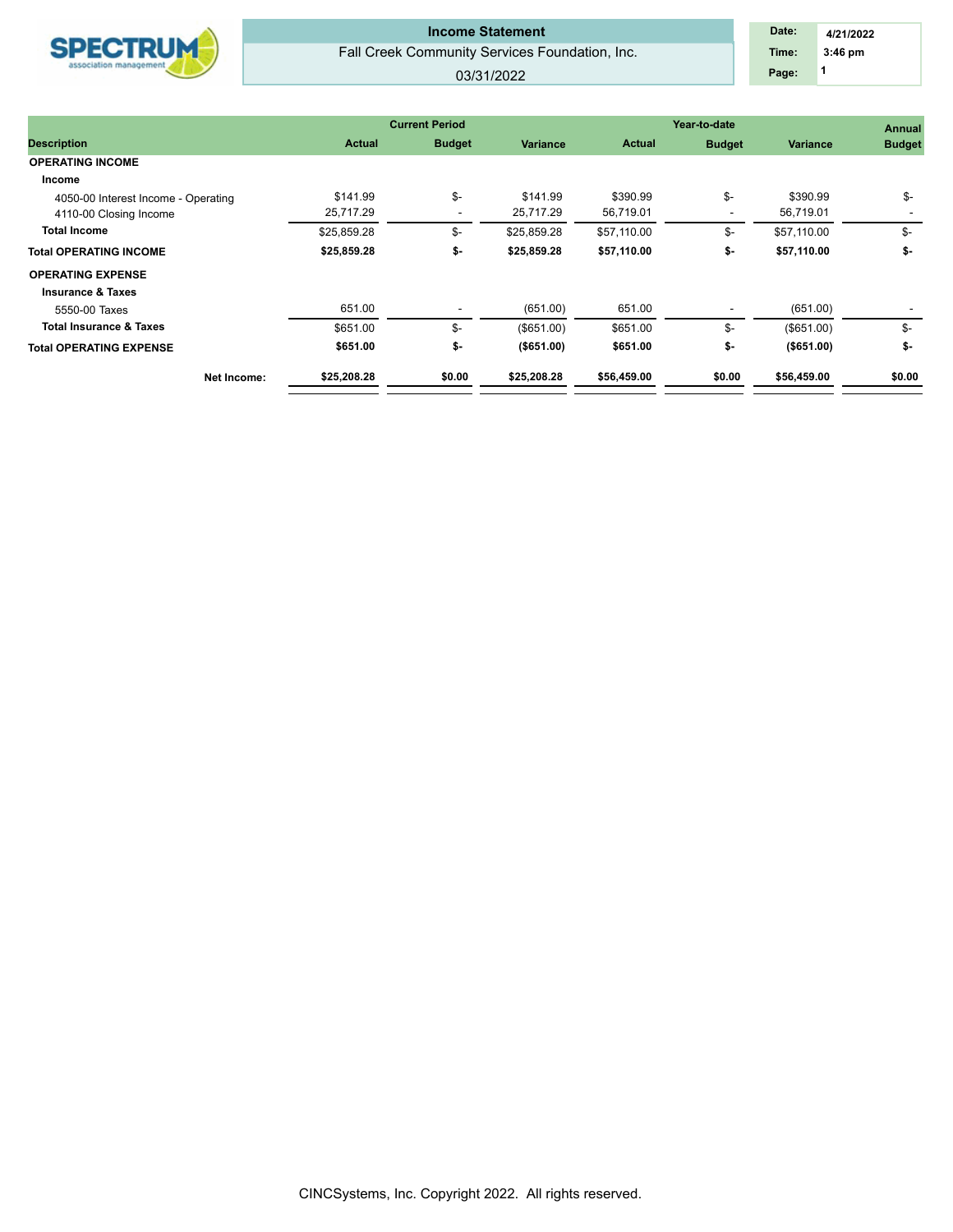| 03/31/2022 |
|------------|
|------------|

| <b>Actual</b> | <b>Budget</b>        | Variance | <b>Actual</b> | <b>Budget</b> | Variance | <b>Budget</b>                         |  |
|---------------|----------------------|----------|---------------|---------------|----------|---------------------------------------|--|
|               |                      |          |               |               |          |                                       |  |
|               |                      |          |               |               |          |                                       |  |
| \$3.73        | ক-                   | \$3.73   | \$10.83       | \$-           | \$10.83  | $S-$                                  |  |
| \$3.73        | $\rightarrow$<br>-ან | \$3.73   | \$10.83       | \$-           | \$10.83  | \$-                                   |  |
| \$3.73        | ৬-                   | \$3.73   | \$10.83       | \$-           | \$10.83  | \$-                                   |  |
| \$3.73        | \$0.00               | \$3.73   | \$10.83       | \$0.00        | \$10.83  | \$0.00                                |  |
|               |                      |          |               |               |          | <b>Current Period</b><br>Year-to-date |  |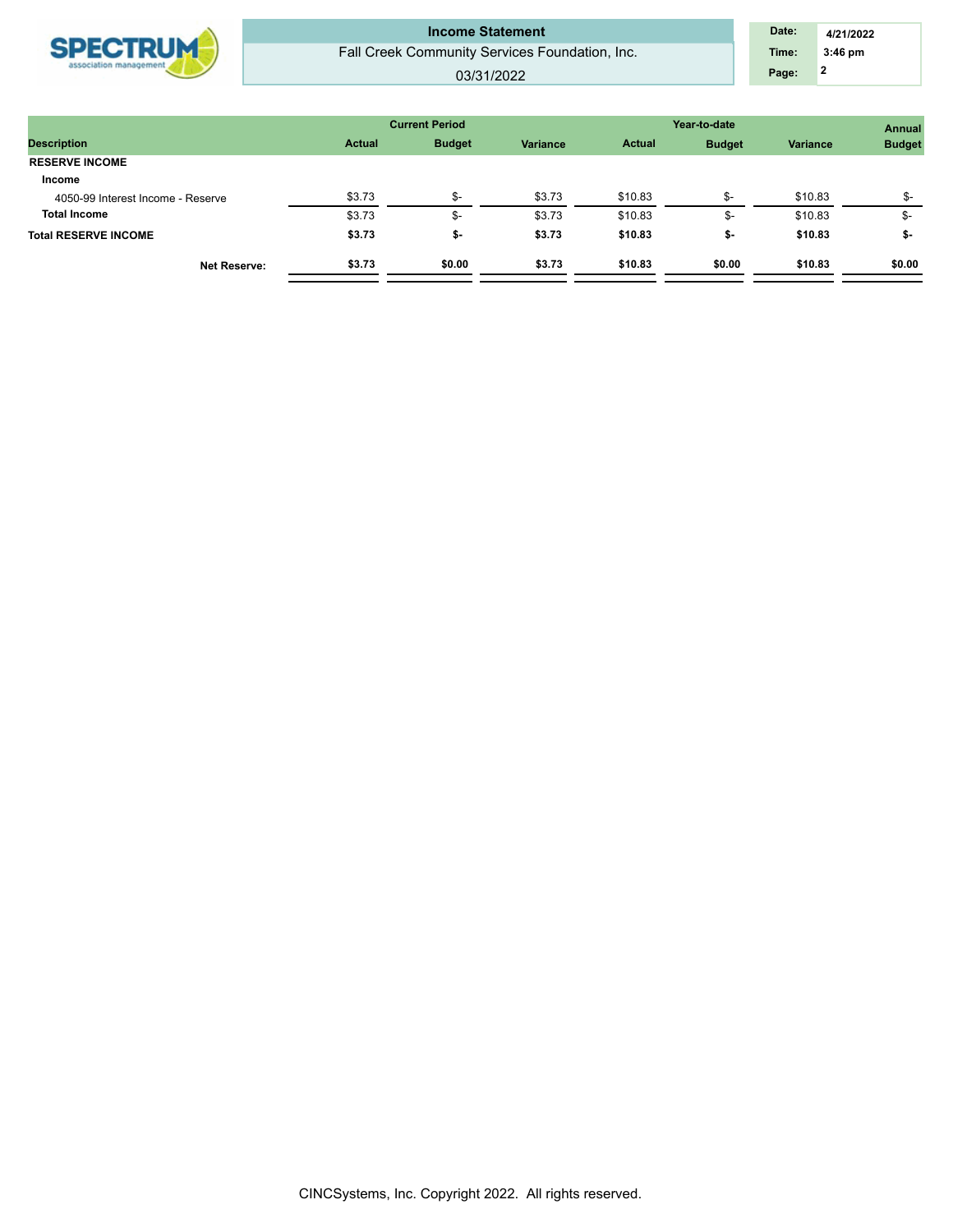| <b>SPECTRUM</b> |
|-----------------|
|                 |

Fall Creek Community Services Foundation, Inc. Fiscal Period: March 2022 **Income Statement Summary - Operating Date: Date: Date: Date: 4/21/2022** 

**1 Time: 3:46 pm Page:**

| <b>Account</b>                                            | January   | February                 | <b>March</b> | <b>April</b>             | May                      | June                     | July                     | August                   | September                | October                  | November                 | <b>December</b>          | <b>Total</b> |
|-----------------------------------------------------------|-----------|--------------------------|--------------|--------------------------|--------------------------|--------------------------|--------------------------|--------------------------|--------------------------|--------------------------|--------------------------|--------------------------|--------------|
| <b>OPERATING INCOME</b>                                   |           |                          |              |                          |                          |                          |                          |                          |                          |                          |                          |                          |              |
| Income                                                    |           |                          |              |                          |                          |                          |                          |                          |                          |                          |                          |                          |              |
| 4050-00 Interest Income -                                 | \$120.78  | \$128.22                 | \$141.99     | \$-                      | \$-                      | \$-                      | \$-                      | \$-                      | \$-                      | \$-                      | \$-                      | \$-                      | \$390.99     |
| Operating                                                 |           |                          |              |                          |                          |                          |                          |                          |                          |                          |                          |                          |              |
| 4110-00 Closing Income                                    | 22,951.72 | 8,050.00                 | 25,717.29    | $\overline{\phantom{0}}$ | $\overline{\phantom{a}}$ | $\overline{\phantom{a}}$ | $\overline{\phantom{a}}$ |                          | $\overline{\phantom{a}}$ | $\overline{\phantom{a}}$ | $\overline{\phantom{a}}$ | $\overline{\phantom{a}}$ | 56,719.01    |
| <b>Total Income</b>                                       | 23,072.50 | 8,178.22                 | 25,859.28    | $\blacksquare$           | $\overline{\phantom{a}}$ | $\overline{\phantom{a}}$ |                          | $\overline{\phantom{a}}$ |                          | $\overline{\phantom{a}}$ | ٠                        |                          | 57,110.00    |
| <b>Total OPERATING INCOME</b><br><b>OPERATING EXPENSE</b> | 23,072.50 | 8,178.22                 | 25,859.28    | $\overline{\phantom{a}}$ |                          |                          |                          |                          |                          |                          | $\blacksquare$           | $\overline{\phantom{a}}$ | 57,110.00    |
| <b>Insurance &amp; Taxes</b>                              |           |                          |              |                          |                          |                          |                          |                          |                          |                          |                          |                          |              |
| 5550-00 Taxes                                             | $\sim$    | $\sim$                   | 651.00       | $\overline{\phantom{a}}$ |                          |                          |                          |                          |                          |                          |                          |                          | 651.00       |
| <b>Total Insurance &amp; Taxes</b>                        |           | . .                      | 651.00       | $\overline{\phantom{a}}$ |                          | $\overline{\phantom{a}}$ |                          |                          |                          | $\overline{\phantom{a}}$ | $\overline{\phantom{a}}$ | $\blacksquare$           | 651.00       |
| <b>Total OPERATING EXPENSE</b>                            | . .       | $\overline{\phantom{a}}$ | 651.00       | $\blacksquare$           |                          |                          |                          |                          |                          |                          | $\blacksquare$           | $\sim$                   | 651.00       |
| Net Income:                                               | 23,072.50 | 8,178.22                 | 25,208.28    |                          |                          |                          |                          |                          |                          |                          | $\overline{\phantom{a}}$ |                          | 56,459.00    |
|                                                           |           |                          |              |                          |                          |                          |                          |                          |                          |                          |                          |                          |              |